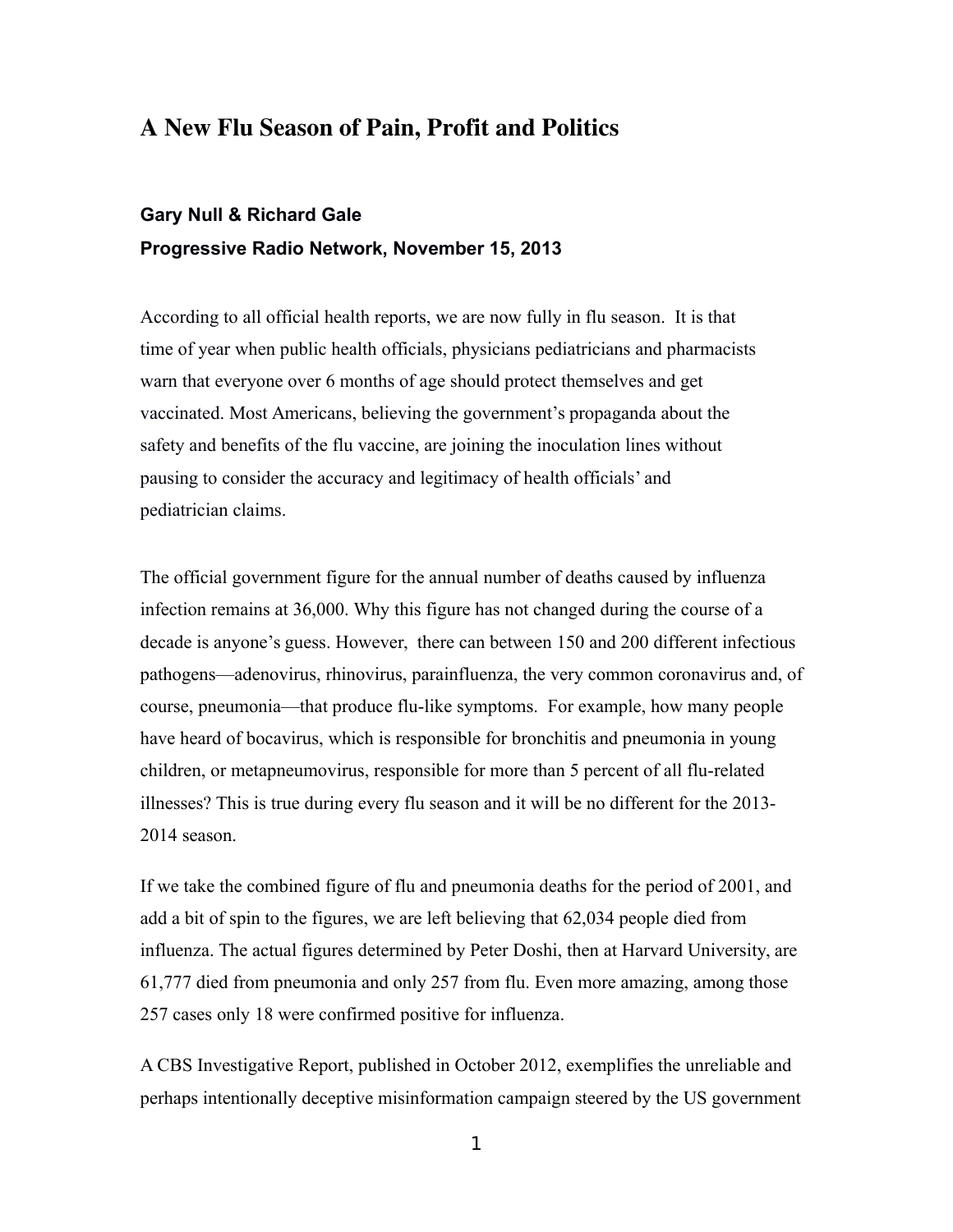health agencies every flu season . After the CDC refused to honor CBS's Freedom of Information request to receive flu infection data by individual state, the network undertook an independent investigation across all fifty states to get their infectious disease statistics. The final report contradicts dramatically the CDC's public relations blitz. For example, in California, among the approximate 13,000 flu-like cases, 86 percent tested negative for any flu strain. In Florida, out of 8,853 cases, 83 percent were negative. In Georgia and Alaska, only 2.4 percent and 1 percent respectively tested positive for flu virus among all reported flu-like cases. If the infection-rate ratios obtained by CBS are accurate, the CDC's figures are significantly reduced and flu season severity is overstated dramatically.

In addition to false advertising by the government and America media, over recent years, we have witnessed an increase in "scientific" studies framed as commercials and public relations spin to promote vaccine efficacy. A highly flawed medical trial conducted by a vaccine maker has a greater chance of being published in a prestigious medical journal than scientifically sound research conducted by an independent scientist or university without conflict of interests with government and private industries. When we question why this is the case, the deduction is that such research is more often than not promotional spin to support the financial interests of the corporate party. This is particularly true of industry and government-funded vaccine trials with the sole intention to influence the nation's health policy makers and physicians, and to relieve doubts concerning vaccine efficacy and safety. The nation's health agencies then rely upon these fabrications to convince the healthcare community and citizens about the importance of vaccination and the dangers of contracting an infectious disease. And this scenario is particularly flagrant in studies promoting flu vaccine propaganda.

There is a single question that needs to be answered: what is the actual gold standard proof to claim that the flu vaccine is efficacious for any given individual? The question whether or not the flu vaccine is safe becomes secondary if the vaccine's efficacy is negligible or useless. In that case, there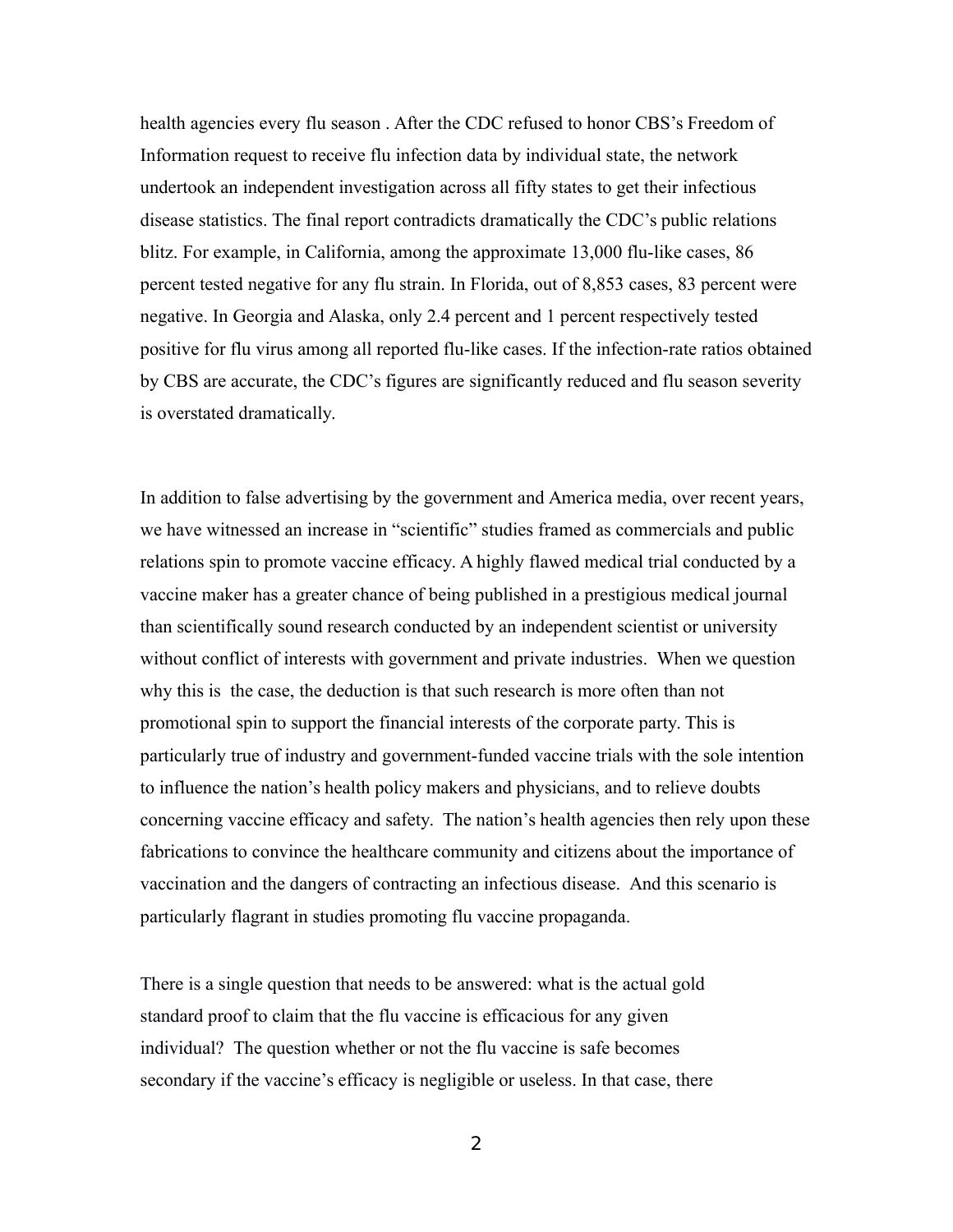would be no convincing scientific rationale for administering the vaccine in the first place. During the past four years, since the hype and subsequent fizzle of the 2008 H1N1 scare, we have done an extensive review of the scientific literature and analysis of flu vaccination, and the results are startling.

In an interview with Dr. Thomas Jefferson, coordinator for the Cochrane Vaccine Field in Rome, Italy, he stated that in 2009 he conducted a thorough review of 217 published studies on flu vaccines and found only 5% reliable. In other words, 95% of published flu vaccine studies are flawed and their conclusions should be dismissed. This is not a great surprise; even CDC officials were forced to confess that "influenza vaccines are still among the least effective immunizing agents available, and this seems to be particularly true for elderly recipients."<sup>1</sup> Dr. Anthony Morris, a distinguished virologist and a former Chief Vaccine Office at the FDA, found "there is no evidence that any influenza vaccine thus far developed is effective in preventing or mitigating any attack of influenza.' Dr. Morris stated, "The producers of these vaccines know they are worthless, but they go on selling them anyway."<sup>2</sup>

In 2006, Dr. Peter Doshi published a devastating study in the British Medical Journal that systematically unveils the flawed predictive science used to publicize our health agencies' influenza statistics and mortality rates. His analysis shook up enough health authorities to warrant twelve scientists from the CDC and National Institutes of Health to unsuccessfully challenge him. Now at John Hopkins, Doshi continues his analysis of a century's worth of influenza mortality statistics and government manipulation of influenza data, such as the annual figure of 36,000 influenza deaths we hear and read repeatedly.<sup>3</sup> Although this magical number was for all practical purposes alchemically conjured via mathematical modeling back in 2003, it continues to be the most holy number in the CDC's PR vocabulary every flu season. Doshi draws the conclusion, published in the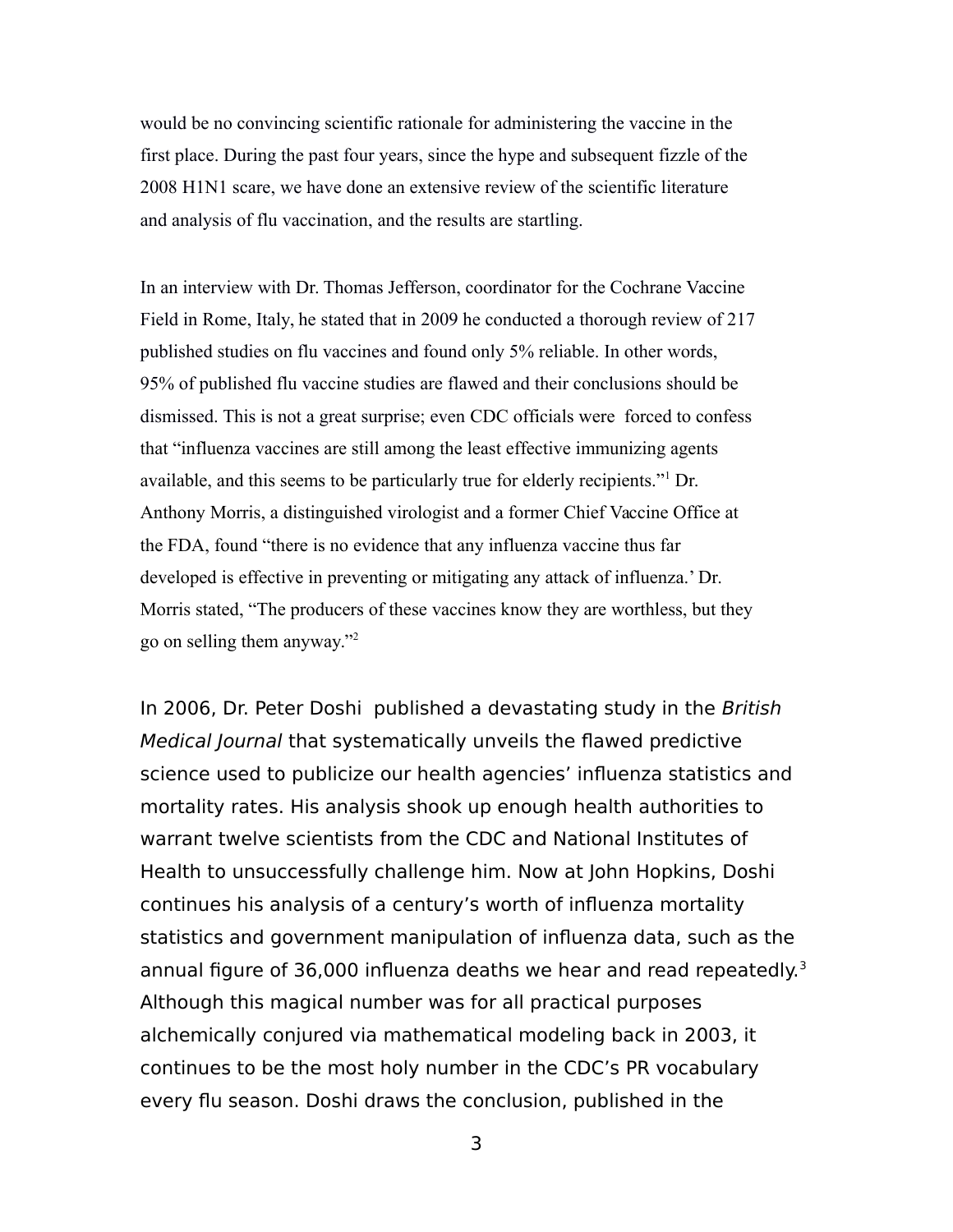American Journal of Public Health, that commercial interests are playing the role of science in both industry and government.<sup>4</sup> When we review the FDA's and CDC's flawed methodology for promulgating the myth that 36,000 Americans die annually from flu infections, we will see that over 90 percent of these mortalities are a result of pneumonia and other infections, not the influenza virus. On the CDC's website, the agency makes reference that deaths caused by influenza and pneumonia are grouped together

In a more recent 2013 report published in the *British Medical Journal*, Doshi had this to say about flu vaccinations: "The vaccine may be less beneficial and less safe than has been claimed, and the threat of influenza seems to be overstated." He notes that a study published by an Australian team found that "one in every 110 children under the age of five had convulsions following vaccinations in 2009 for HINI influenza."<sup>5</sup> Separate independent studies conducted in the UK, Finland and Sweden concur that the flu vaccine directly contributed to the rise in cases of narcolepsy following receipt of GlaxoSmithKline's Pandemrix vaccine. The conclusion is that the vaccine triggered an immune reaction against the children's sleep center cells.<sup>6</sup>

Perhaps the vaccine industry's single and most vital error to determine whether flu vaccines are effective lies in its unsound belief that measuring antibodies following vaccination is indicative of protection from flu infection. Therefore studies are strictly designed to quantify antibody levels and not to discover whether the vaccine actually prevenst disease. This primitive and biologicdenying creed is a major reason why more voices in the scientific community acknowledge that the entire premise of the flu vaccine is based upon junk science. As a result, one of the very few double blind placebo controlled trials on Sanofi Pasteur's Vaxigrip influenza vaccine, utilizing a genuine placebo (saline solution), noted a 5.5 times higher rate in respiratory infections caused by non-influenza viruses in the vaccinated group compared to the unvaccinated.<sup>7</sup>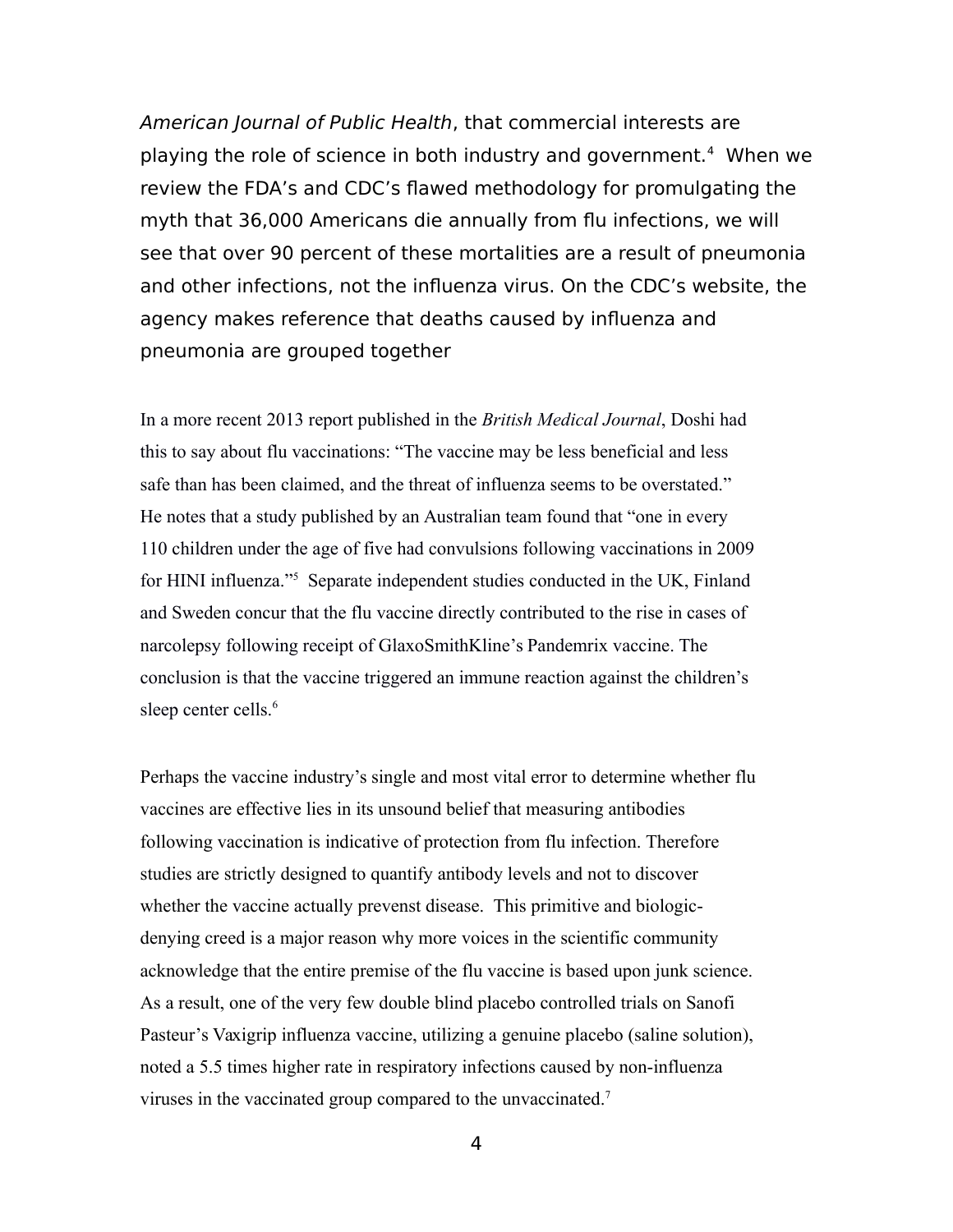#### **Pregnant Women and the Flu Vaccine**

The CDC's website states, "if you are pregnant, a flu shot is your best protection against serious illness from the flu. A flu shot can protect pregnant women, their unborn babies and even the baby after birth." Is there any scientific truth to this claim?<sup>8</sup> We would expect that if this were true, then we would find this mentioned on the flu vaccine package inserts. But we don't. For example, for the HINI vaccine inserts, we find "It is not known whether these vaccines can cause fetal harm when administered to pregnant women or can affect reproduction capacity."

Surprisingly few vaccine studies have been performed on pregnant women. And none of them according to Dr. Jefferson are "high quality." While some extremely poor trials have been conducted, the CDC's National Institute for Allergies and Infectious Disease research into the potential dangers and risks of the flu vaccine to both mom and fetus is negligible. After evaluating all flu vaccine studies on pregnant women, and finding them "artificial" in the way they were designed and carried out, Dr. Jefferson concludes that "I would be very very cautious about vaccinating unborn babies."<sup>9</sup>

The New York Times published an article touting the CDC myth of flu vaccine safety for pregnant women. The Times quoted Dr. Jay Butler, CDC's chief of the swine flu vaccine task force to relieve fears about flu vaccine adverse effects, especially to pregnant women. Dr. Butler said, "There are about 2,400 miscarriages a day in the US. You'll see things that would have happened anyway. But the vaccine doesn't cause miscarriages. It also doesn't cause auto accidents, but they happen."<sup>10</sup> Not very reassuring to expectant mothers across the country, especially since none of the approved H1N1 vaccines used at that time had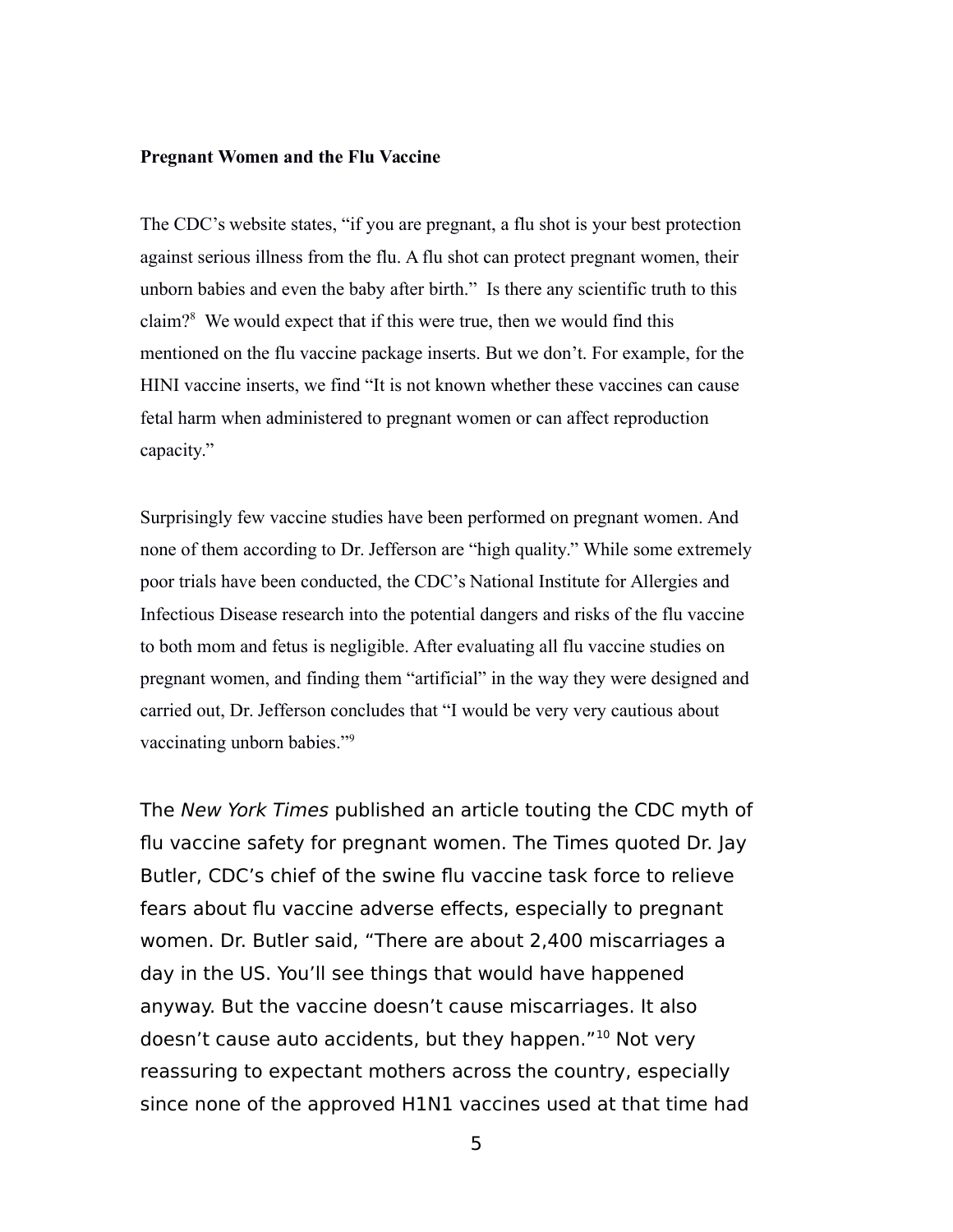undergone rigorous clinical safety trials on pregnant women or the potential adverse effects of mercury-laced vaccines and other ingredients, such as spermacide, detergent and cosmetics, on the developing fetus.

In 2012, the National Coalition of Organized Women received documents with statistics based upon the government's Vaccine Adverse Events Reporting System (VAERS) covering the 2009 and 2010 flu season. The CDC's own vaccine injury data collection revealed a 4,250% increase in fetal deaths after the flu shot. The VAERS statistics were confirmed later by Dr. Gary Goldman and published in the *Human and Environmental Toxicology Journal* showing that the HINI swine flu vaccine did in fact cause a 4,250% rise in spontaneous abortions.

The CDC has refused to provide further information under a Freedom of Information Act filing until after a three year period, a direct violation of FIOA law. When confronted and queried about the rise in fetal deaths among vaccinated pregnant mothers, the CDC's Dr. Shimabkuru confirmed the agency knew of this increase $11$ 

A study appearing in the journal *Vaccine* provides a strong warning against administering the flu vaccine to pregnant woman.<sup>12</sup> The study observed a rise in inflammation in pregnant woman that relates directly to preeclampsia and leading to premature births. Commenting upon this study, Sayer Ji, founder of GreenMedInfo, wrote this should be expected given the "highly inflammatory, neurotoxic and immunotoxic" ingredients found in flu vaccines. A list of flu vaccine ingredients includes:<sup>13</sup>

 Ethyl Mercury (thimerosal): a powerful neurotoxin implicated in autism, seizures, mental retardation, dyslexia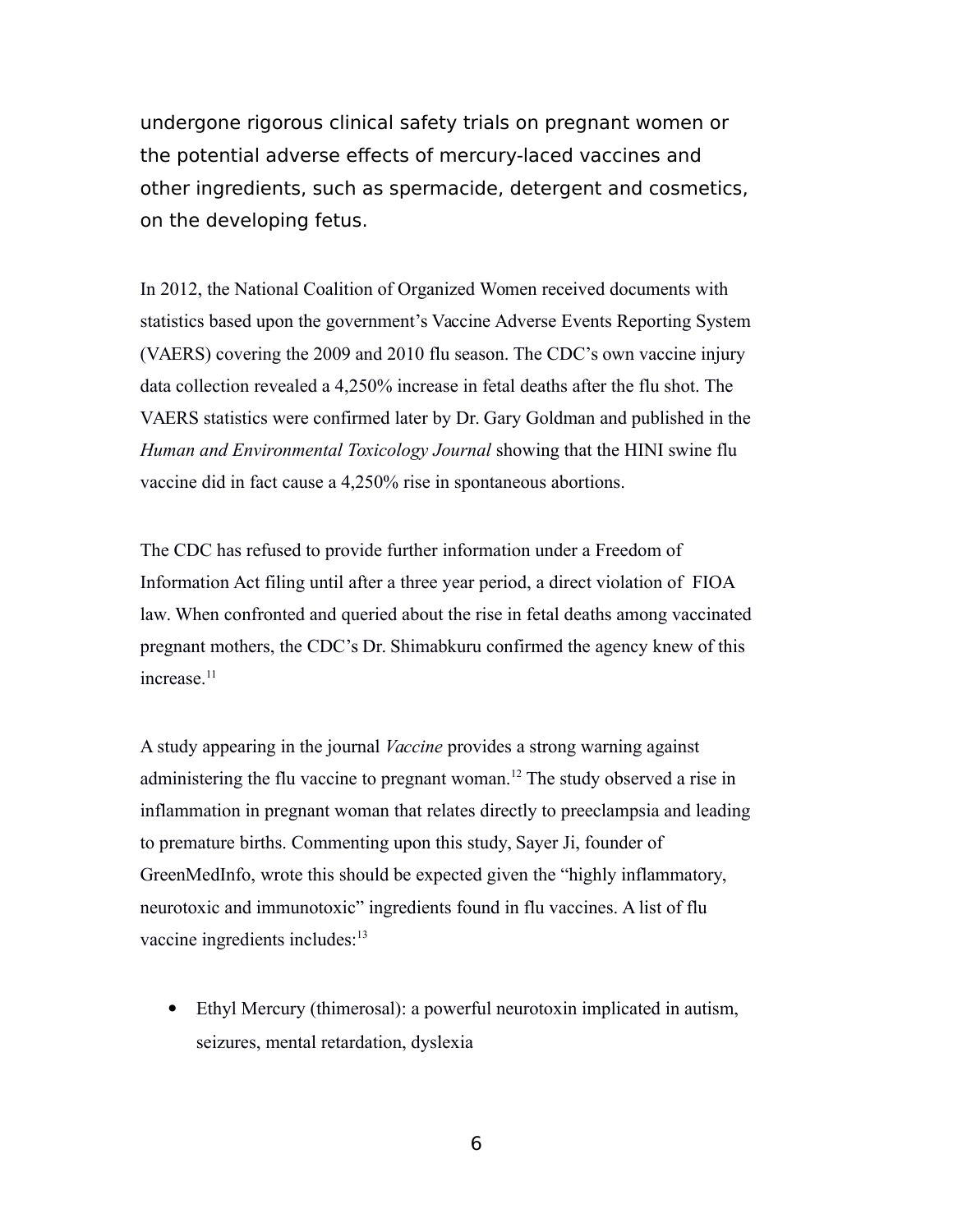- Aluminum compounds: a known neurotoxin that has been associated with brain damage, dementia, Alzheimers and convulsions
- Ammonium Sulfate: commonly used in pesticide preparations and attributed to respiratory toxicity;
- Beta-Propiolactdone: a hazardous chemical associated with lymphomas in animals;
- Formaldehyde: an embalming chemical and known human carcinogen, neurotoxin, and genetic disruptor;
- Monosodium Glutamate: a preservative known to adversely affect learning, behavior and reproduction
- Oxtoxinol-9: a vaginal spermicide;
- Phenol: an immune inhibitor that has been known to be highly toxic to the cardiovascular, nervous, reproductive and respiratory systems and once employed by the Nazis in the concentration camps
- Polysorbate 80: associated with anaphylactic shock and a classified carcinogen in animals

If the dangers of the toxic chemical ingredients found in flu vaccines is not enough, there is also the high health risks associated with the cellular medium pharmaceutical companies use to prepare the influenza virus. Commonly, chicken embryos have been the standard medium for growing flu strains. In her book, *Fear of the Invisible*, medical investigative journalist Janine Roberts reproduces documents from closed CDC meetings to discuss problems associated with vaccine manufacturing.<sup>14</sup> The meeting was called to raise alarm and review the degree of genetic contamination found in vaccine preparations that rely on chicken embryo and other animal tissue medium, including the flu vaccine. The transcripts conclude that due to the primitive methodology to filtrate vaccine preparations, the end result injected into people can contain numerous known and unknown genetic and protein residues and contaminants.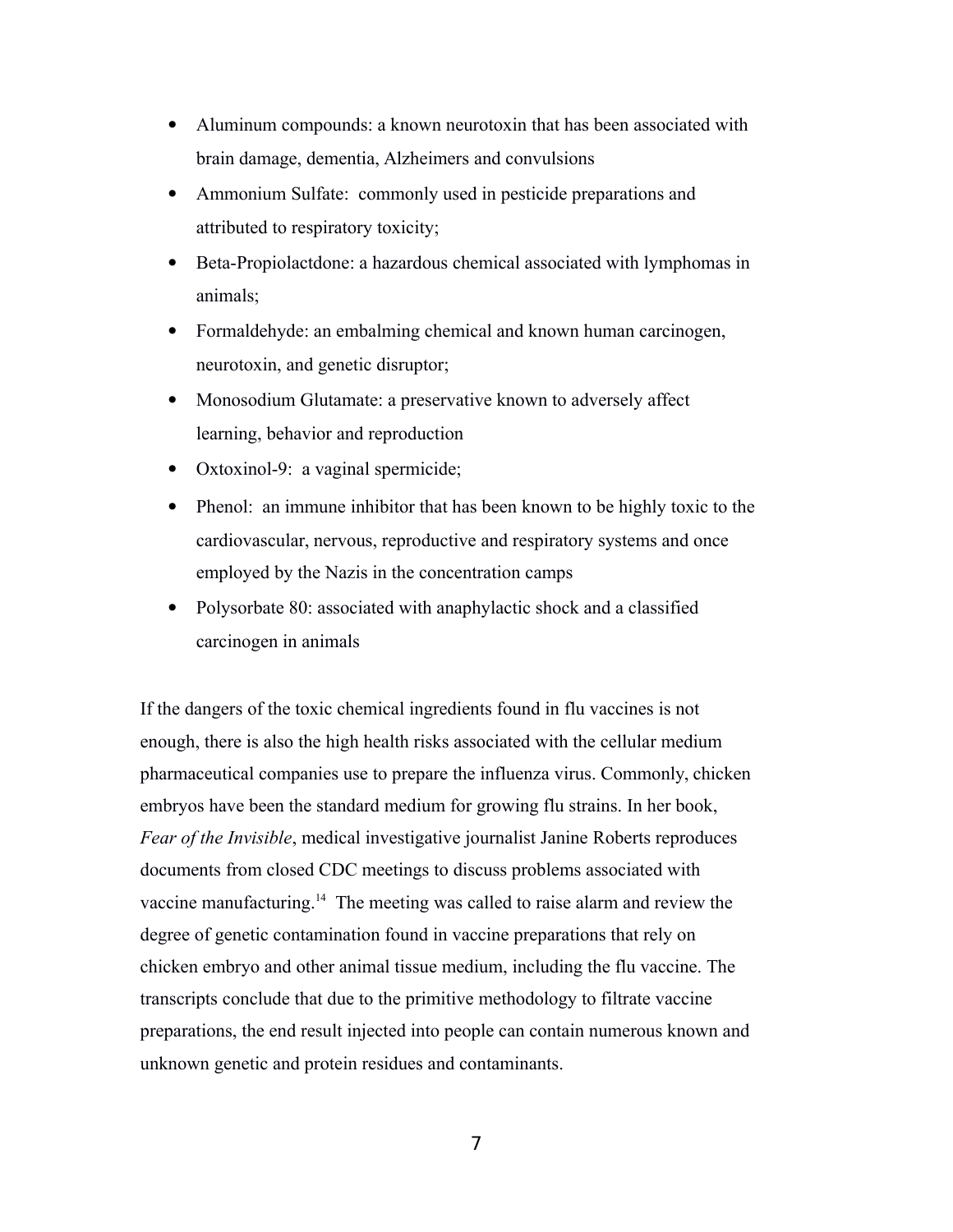During one meeting, Dr. Andrew Lewis, then head of the DNA Virus Laboratory in the Division of Viral Products confirmed that "All the egg-based vaccines are contaminated…. These fertilized chicken eggs are susceptible to a wide variety of viruses." Among these viruses are Avian Leuokosis Virus (associated with leukemia cancer in birds) and Equine Arteritis Virus (associated with arthritic conditions in horses). Dr. Conroy of the World Health Organization stated that the arthritis virus is found in all fertilized chicken eggs. Other active biologic ingredients include prions (tiny proteins responsible for incurable diseases and neurological disorders in both humans and animals) and oncogenes (a gene that turns normal cells cancerous). One attendee, Dr. Goldberg, stated, "There are countless thousands of undiscovered viruses, proteins and similar particles. We have only identified a very small part of the microbial world—and we can only test for those we have identified. Thus the vaccine cultures could contain many unknown particles."

Because of the known dangers and high level of genetic contamination of all flu vaccines developed from chicken embryos, other mediums are being sought to replace them. Novartis' Flucelvax employs dog kidney cells, and a more recent flu vaccine approved by the FDA in 2013 utilizes a cell line from the armyworm *Spodoptere frugiperda*. But no known research has been conducted to our knowledge on the risks to the body's immune system from these new genetic cell lines.

#### **Children and the Flu Vaccine**

When the CDC launched the new swine flu vaccines in 2009, it recommended vaccination of children as young as 6 months. All FDA-approved intramuscular flu vaccines comprise an inactivated virus. So is there any evidence that inactivated viral influenza vaccines are effective in very young children? Our own analysis and review has not uncovered any convincing scientific evidence. However, some of the most damning evidence was reported in two studies performed by Dr. Tom Jefferson at the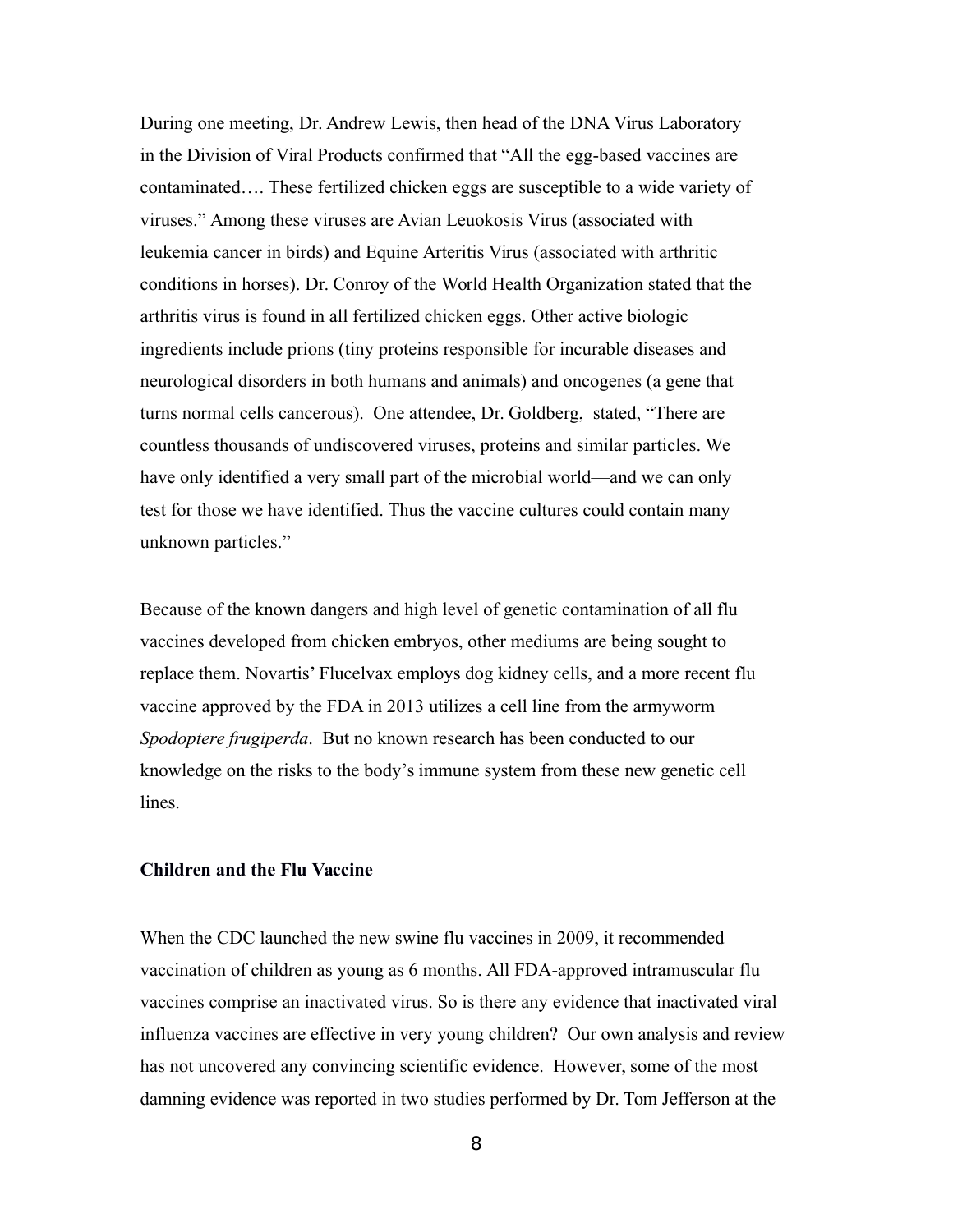Cochrane Group and published in *The Lancet* and the prestigious *Cochrane Database Systems Review*. The first study was a systematic review of the effects of influenza vaccine in healthy children.<sup>15</sup> The second was a review of all available published and unpublished safety evidence available regarding the flu vaccine.<sup>16</sup> The authors of the study had also contacted the lead scientists or research groups for all the efficacy and safety trials under review in order to gain access to additional unpublished data the corporations may possess. The conclusions are shocking. The only safety study found for an inactivated flu vaccine was conducted in 1976. And that single study enrolled only 35 children aged 12-28 months. Every other subsequent inactivated flu vaccine study enrolled only children 3 years and older. Therefore, upon what medical basis should the flu vaccine be administered to six month old children? There is none.

In a review of 51 studies involving over 294,000 children, there was "no evidence that injecting children 6-24 months of age with a flu shot was any more effective than placebo. In children over 2 years of age, flu vaccine effectiveness was 33 percent of the time preventing flu.  $17$ 

Dr. Jefferson told Reuters, "Immunization of very young children is not lent support by our findings. We recorded no convincing evidence that vaccines can reduce mortality, [hospital] admissions, serious complications and community transmission of influenza. In young children below the age of 2, we could find no evidence that the vaccine was different from a placebo."<sup>18</sup>

A live flu virus vaccine is available via nasal administration. As for this vaccine, no safety studies have been performed on children under 22 months. Of course a vaccine with an flu active virus can make the recipient potentially contagious. National Vaccine Information Prevention founder and president Barbara Lo Fisher concurs: "The live virus activated vaccine has the ability to spread flu."<sup>19</sup> Medimmune, the sole manufacturer of the live flu nasal vaccine, repeatedly refused to give unpublished data to Dr. Jefferson without executive clearance. This was also true for some vaccine makers working with inactive viruses.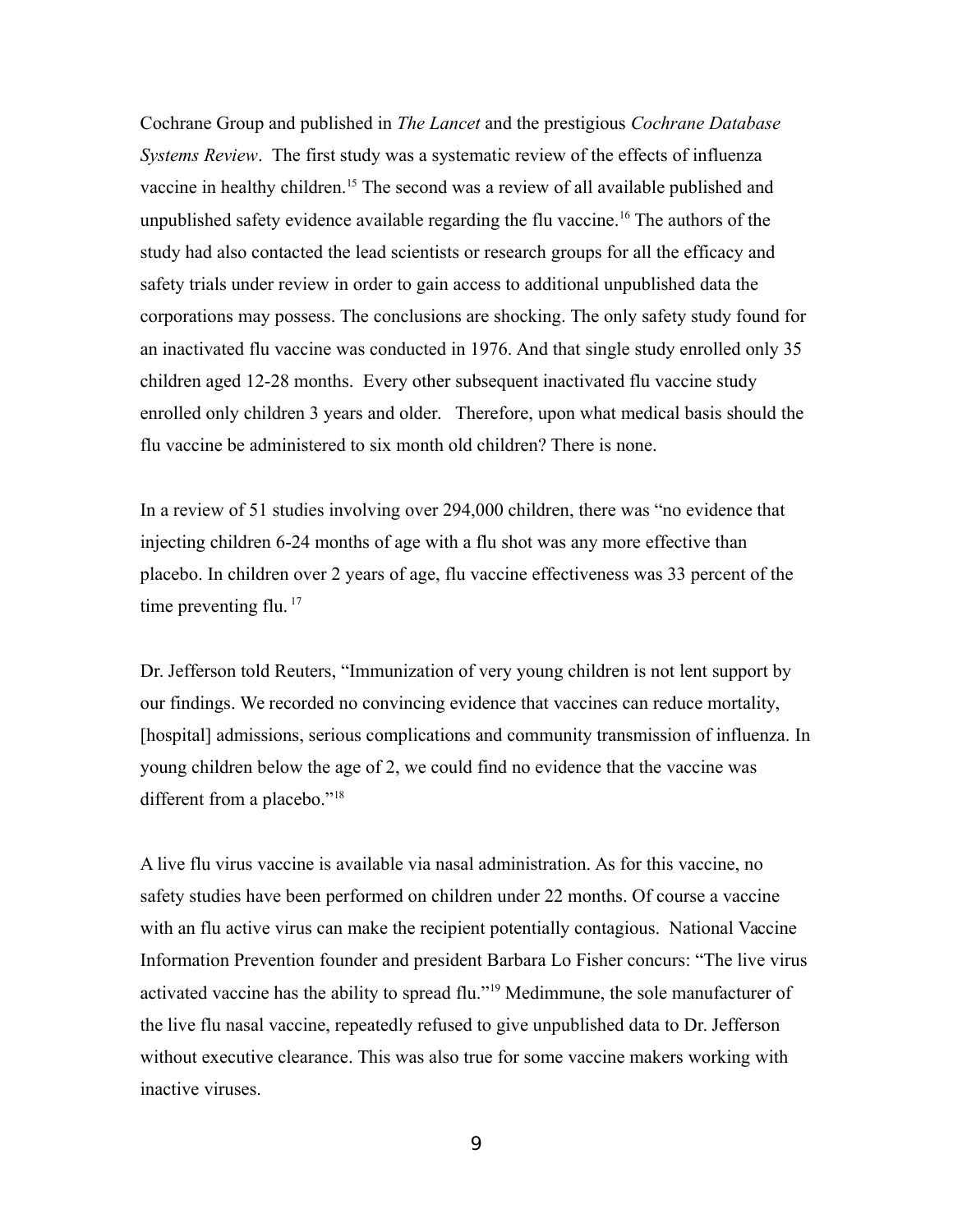Mercury, in the form of thimerosal, continues to be used in infant influenza vaccines. An important peer-reviewed study appearing in the June 2009 issue of Toxicological and Environmental Chemistry discovered a causal relationship between the amounts of mercury found in infant flu vaccines when administered to monkeys, and cellular toxicity resulting in mitochondrial dysfunction, impaired oxidative reduction activity and degeneration and death in neuronal and fetal cells.<sup>20</sup> These are all indicative signs found in some ASD. But health officials prefer to ignore such results. For the future health of American children, the study's findings arrived at a bad time when a Harvard study reported that autistic spectrum disorders (ASD) had increased to 1 in 91 people compared to the earlier 1 in 150 estimate.

#### **The Elderly and the Flu Vaccine**

Is there any benefit for senior citizens to receive the flu vaccine? To date, there is in fact no credible data to support the marketing campaign to push flu vaccination upon the elder population. Rather there is strong scientific data to suggest that seniors avoid it all costs. For the 2013 flu season, Fluzone is the preferred vaccine being marketed to seniors. This "high dose" vaccine contains more viral antigens compared to the normal vaccine given to younger adults. Thee results of Fluzone's own safety trial documents 7.4% of elderly volunteers experience serious adverse events and 23 persons in the trial died following administration of the vaccine. All total there were 249 serious adverse incidences out of 3,833 participants enrolled in the study.<sup>21</sup> A common excuse we hear from the CDC and FDA when a vaccine has been associated with serious health consequences is that the problem is not the vaccine, but other unidentified health risk factors in the victims. This type of defense and blatant denial is found repeatedly on our federal health agencies own websites.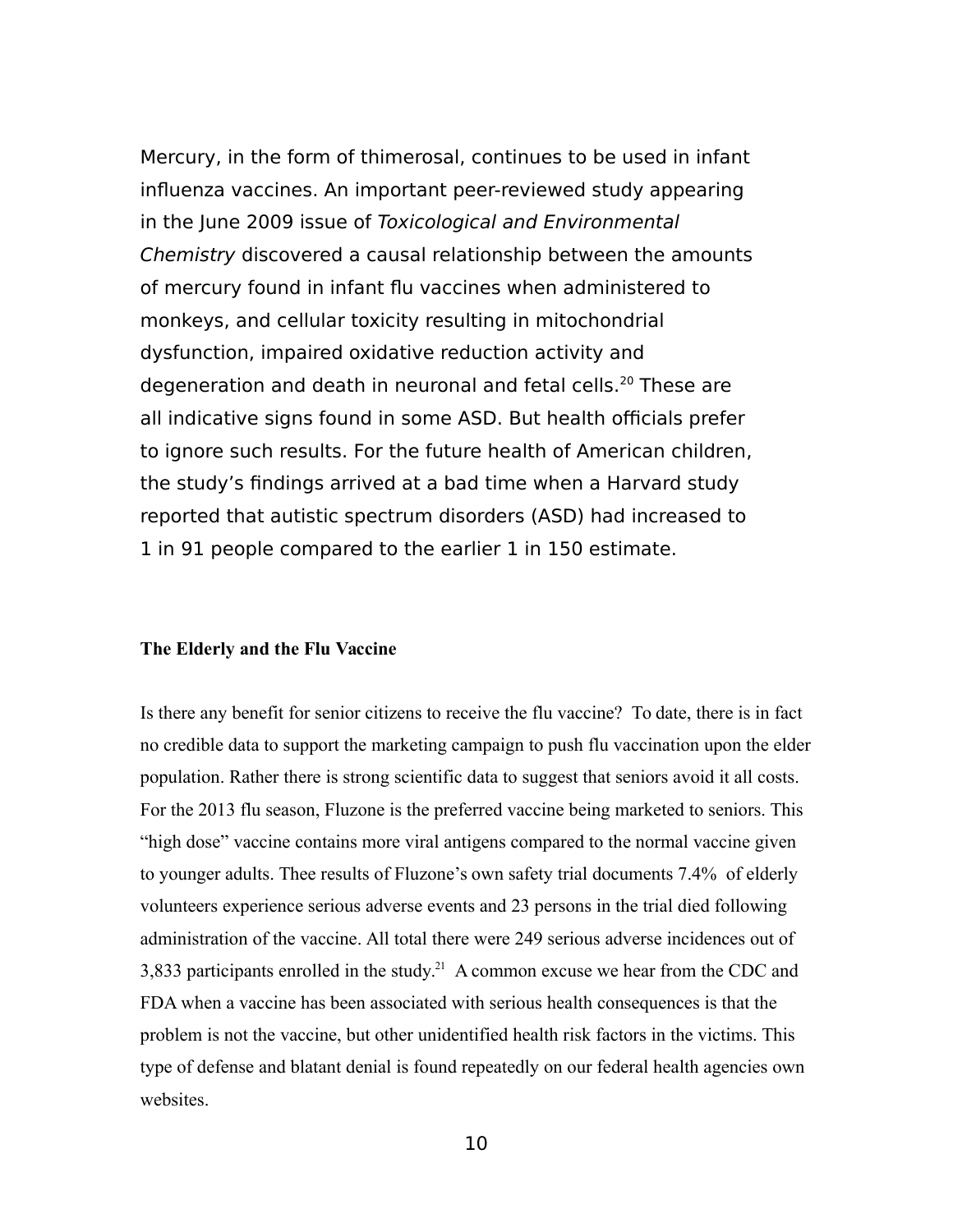In 64 studies that looked at a total of 66,000 healthy adults, "Vaccination of healthy adults only reduced risk of influenza by 6 percent and reduced the number of missed work days by less than one day. There was no change in the number of hospitalizations compared to the non-vaccinated."<sup>22</sup> So if this is true of healthy adults, what about the flu vaccine's efficacy among the elderly who are frequently immuno-comprised from other illnesses?

The flu vaccine has been shown to be less effective among seniors over 65 years of age than other age groups. Nevertheless, the over-65 population remains a primary target for federal vaccination campaigns. There have been many studies conducted in nursing homes to determine how effective flu vaccines are in preventing infection. Average effectiveness results, which means measuring only the dose required to stimulate an adequate immune response, are in the low to mid twenty percent range (21-27 percent). Another set of four studies indicates the flu vaccine was  $0, 2, 8$  and 9 percent effective.<sup>23</sup> Yet despite these dismal results, the CDC still wishes us to believe that vaccinating elderly citizens is "50-60% effective in preventing hospitalization and pneumonia and 80% effective in preventing death.<sup>24</sup>

Government health projections confirm, and the CDC has been forced to acknowledge, that elderly people, with or without the flu shot, show less than a one percent rate of being hospitalized for pneumonia and influenza. That means that 99 percent of elderly people manage to weather the storm.<sup>25</sup> In an even more shocking study, the CDC had to admit that last year's flu vaccine was 91% ineffective for seniors citizens.<sup>26</sup> However this has not discouraged government officials from marketing the flu vaccine upon senior citizens and professional geriatric medical associations and healthcare facilities.

An important Dutch study was conducted in a large home for the elderly. In spite of two thirds of the residents having been vaccinated, the flu infected 49% of them, including bacterial and pneumonia infections, and 10% died. The critical observation found in the study was that 50% of those vaccinated got the disease whereas 48% of non-vaccinated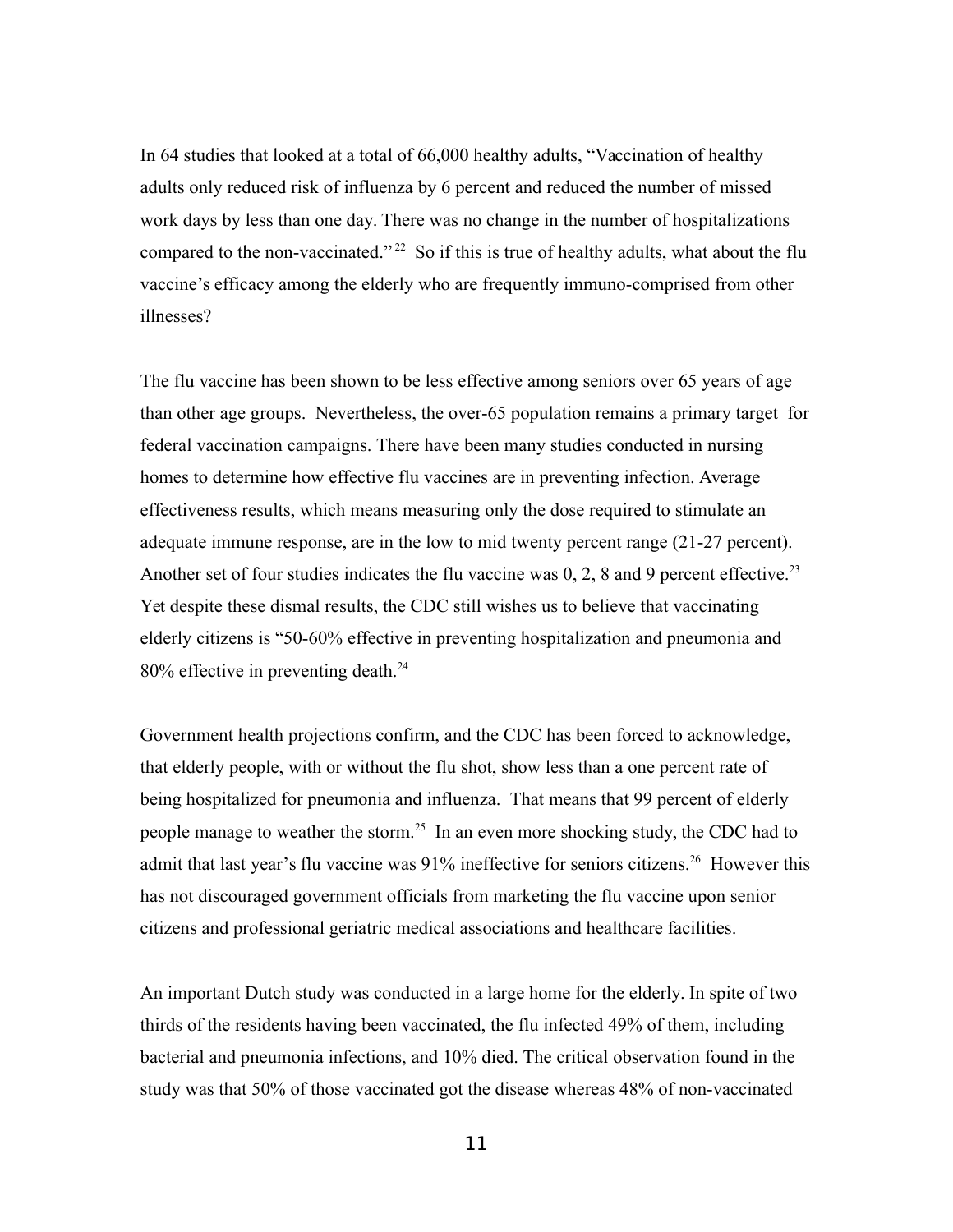people were infected. The results of this study again reveal the uselessness of the flu vaccine.<sup>27</sup>

Heart and cardiovascular disease risks increase during natural aging and is a leading cause of death among the elderly. It has recently been discovered in a study published in the *International Journal of Me*dicine that the flu vaccine contributes to cardiovascular inflammation thereby increasing the risk of heart attack. The study found that the flu vaccine induced platelet activity, elevated C Reactive Protein, and reduced heart rate variability—all indicated in adverse cardiovascular events.<sup>28</sup>

Alzheimer's disease is now the sixth leading cause of death in the US and affects over five million people. The disease is growing rapidly and today one in three seniors die from it or another form of dementia at a cost of \$203 billion in 2013 and an expected increase to \$1.2 trillion by 2050.<sup>29</sup> With the federal health agencies aggressive pursuit to vaccinate senior citizens with the flu vaccine, is there any evidence that over vaccination is contributing to the Alzheimer surge?

Dr. Hugh Fudenburg, a leading immunologist and founding director of Neuro Immuno Therapeutic Research Foundation, is one of the most quoted immnogeneticists of our times, with over 850 papers in peer-reviewed publications. After years of immunological study, he discovered that individuals who had five consecutive flu shots between 1970 and 1980, the chances of acquiring Alzheimer's Disease were ten times or 1000% higher than those who had only one or two vaccinations during that same time period.<sup>30</sup> The reasoning is the accumulate amount of mercury and aluminum in the body after successive annual flu shots.

## **Asthma and the Flu Vaccine**

Vaccine opponents claim that one of the adverse effects of vaccination is the onset of asthmatic conditions. A great way to counter this attack is to make the claim that flu vaccination will reduce asthmatic attacks brought on by flu infection among those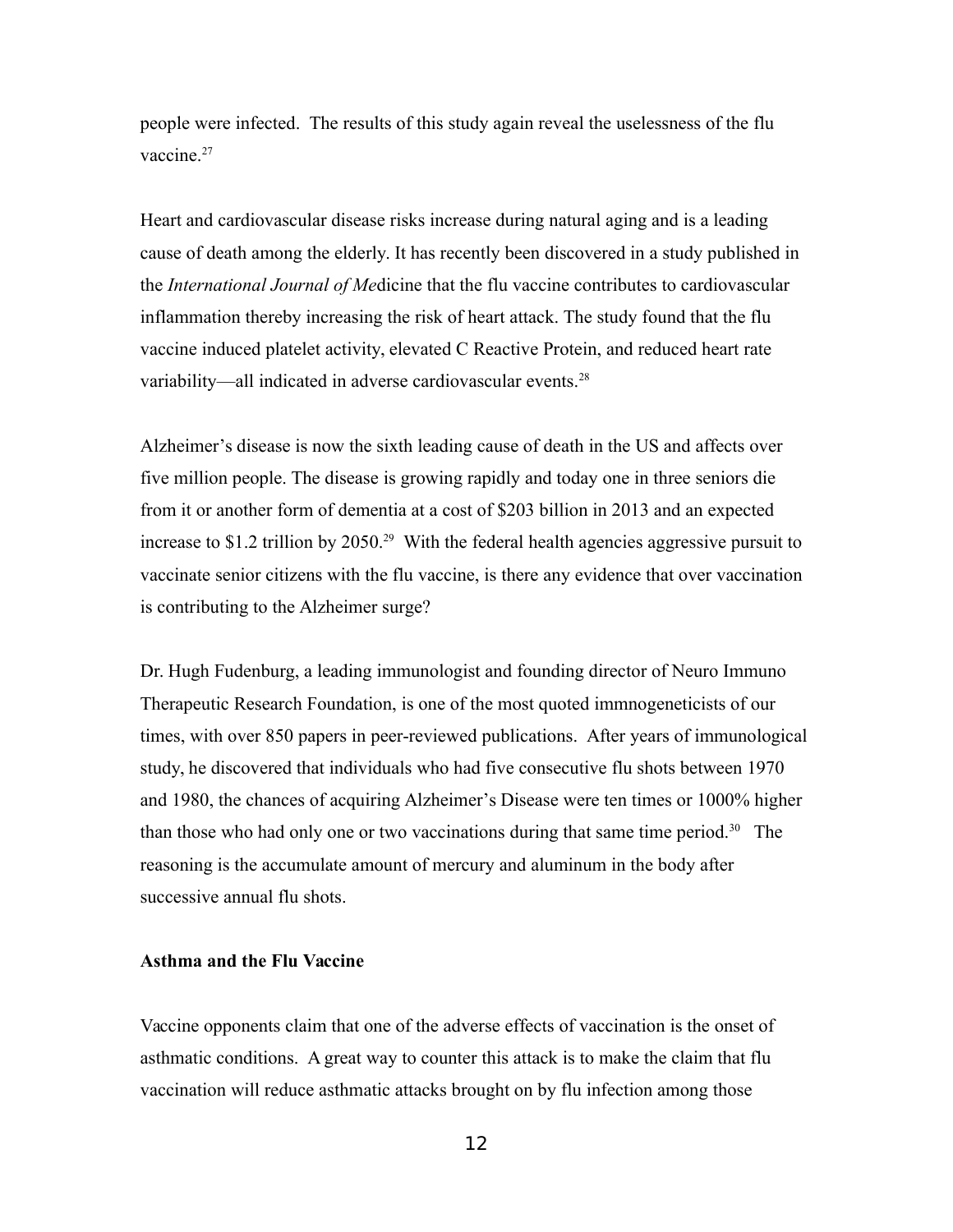children who are most susceptible to them. In fact, this is what the vaccine industry claims.

A study by Dr. Herman Bueving at the Department of Family Practice at Erasmus University Medical Center in Rotterdam, Netherlands, conducted one of the few randomized, double-blind placebo studies found in vaccine literature. The two-year study enrolled 696 asthmatic children, half vaccinated and the rest administered a placebo. The study found there was no difference between the incidence and severity of asthmatic attacks between the two groups. This Dutch study exposes another CDC deception and strengthens the case against flu vaccine's ineffectiveness.<sup>31</sup>

In fact, in children with asthma, inactivated flu vaccine did not prevent influenza related hospitalizations in children. The database shows that children who received the flu vaccine were at a higher risk of hospitalization than children who did not receive the vaccine. In a separate study involving 400 children with asthma receiving a flu vaccine and 400 who were not immunized, there was no difference in the number of clinic and emergency room visits and hospitalizations between the two groups.<sup>32</sup>

#### **Concealing Research Data**

If the influenza vaccine is effective and safe, and corporations have strong evidence to prove this, then why is so much data held by vaccine makers concealed from government drug regulatory agencies, the scientific community and the public?

Independent vaccine investigators and scientists, with no vested interest in the vaccine industrial complex, and who wish to preserve high standards of scientific integrity, face hostile resistance and find themselves hamstrung to gain access to necessary scientific and clinical trial data from the vaccine industrial complex and their guardians in government health services. This has hindered proper vaccine evaluation. Federal agencies do not regulate what a corporation does or does not do with its clinical data on vaccine efficacy and safety. All that is required from vaccine makers is the necessary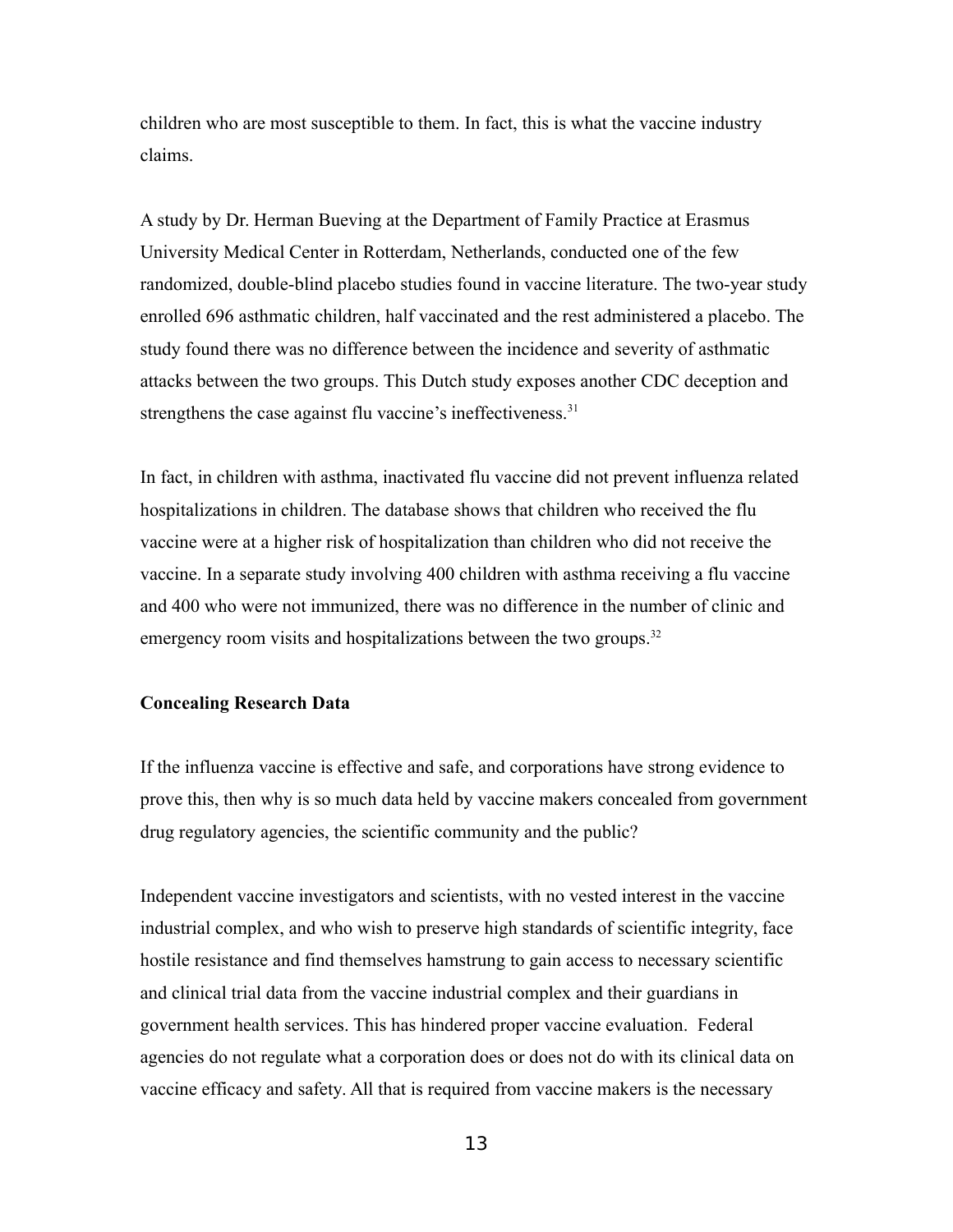documentation required for FDA submission in order to gain approval and registration. All other data is sealed in a proprietary vault off-limits to the scientific community unless a company provides access willingly. This in itself is a violation of the highest ethics of medical science, which by definition should be a quest for discovering and confirming medical facts and by sharing information publicly so scientists can further their knowledge to find the best solutions for tackling our health problems.

Dr. Jefferson states, "We believe all unpublished trial safety data should be readily accessible to both the regulatory bodies and the scientific community on request. Our evidence gives rise to a concern that lack of access to unreported data prevents published data being put into context and hinders full and independent review. This cannot be good for public confidence in these vaccines."<sup>33</sup>

A scientific study was reported on CTV, Canada's largest private television network, on September 23, 2009. The study, conducted in three Canadian provinces—British Columbia, Ontario and Quebec—by Toronto's Mount Sinai Hospital, raised serious concerns over the potential efficacy of the flu vaccine based upon new data showing that a person vaccinated with last year's seasonal vaccine is more susceptible to contract the  $H1N1$  virus.<sup>34</sup>

More recently, an animal study conducted by the Center for Biologics and Evaluation and the National Animal Disease Center discovered that young piglets vaccinated with one flu strain (H1N2) not only failed to protect the animals but in fact protected and enhanced the proliferation of another flu strain (H1N1) in the lungs thereby causing pneumonia and respiratory illness.<sup>35</sup>

#### **Flu Vaccine Safety**

Over the decades I have interviewed many of the world's most knowledgeable vaccine scientists, researchers, physicians and vaccine attorneys working with children who are damaged victims from vaccination. Among the questions I routinely ask, is whether or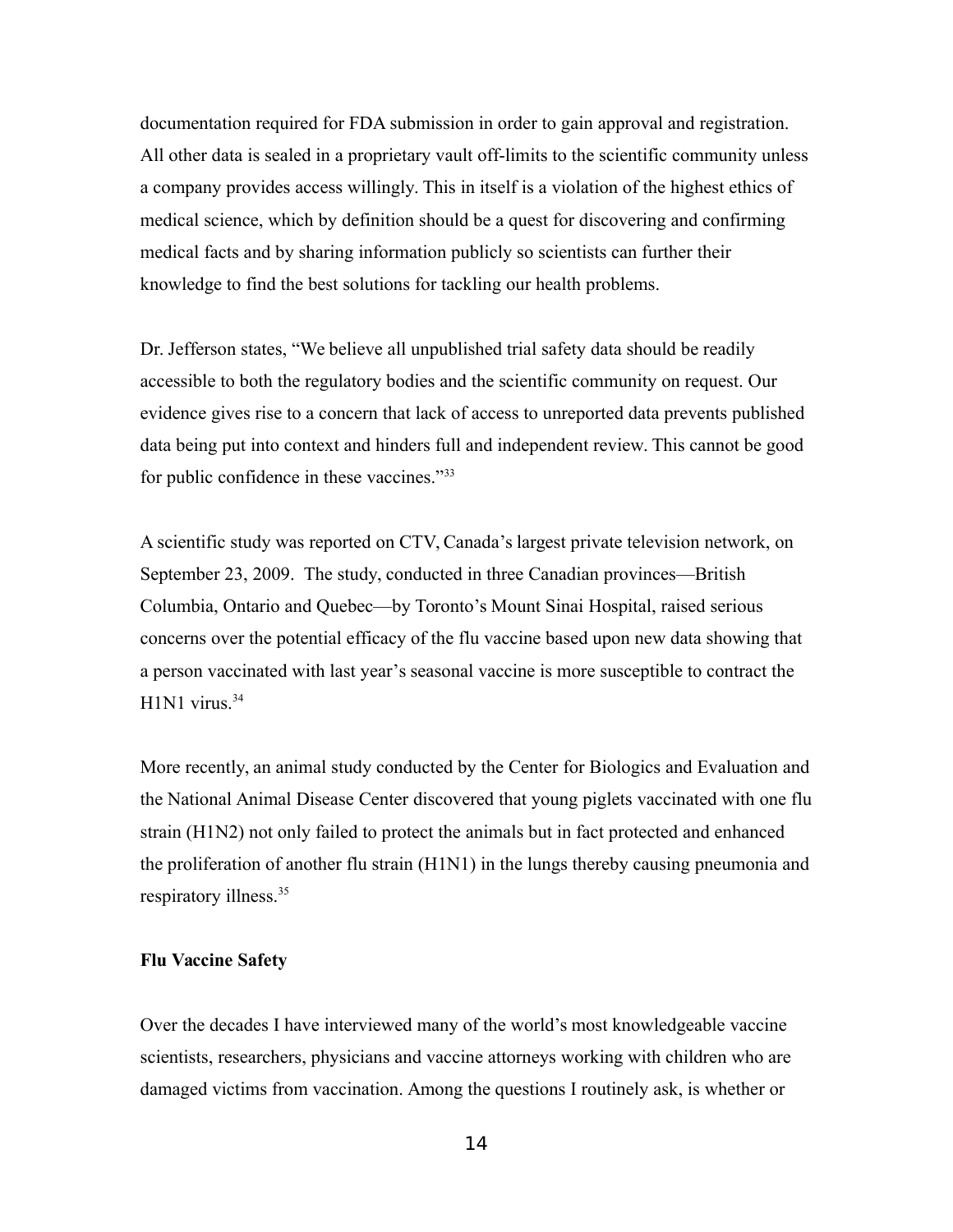not there is any evidence that vaccine makers conduct randomized double-blind placebo studies to determine efficacy and safety. Throughout true science, this protocol has served as the gold standard, and never has anyone in the medical community, nor any source in our own research, found evidence for randomized double-blind placebo studies ever being conducted in vaccine trials by the CDC, NIAID and the corporate drug industry.

The use of placebos used in vaccination trials is exceedingly important. In standard scientific methodology a placebo should be a very inert substance, such as water, saline or a sugar substance, in order to accurately determine the tested substance's effects on human biology. According to Australian vaccine historian Dr. Viera Scheibner, vaccine trials do not employ an inert placebo. Instead, what is substituted for an actuaql placebo is "the vaccine with all the adjuvants and preservatives, certainly not inert substances, minus those viruses and bacteria." According to Scheibner, "that is why when they compare the trial children who were given the lot and those who were given placebo, they have the same rate of reaction."<sup>36</sup> This means that all vaccine efficacy and safety trials using a non-inert placebo are fundamentally flawed by design at the starting gate. Flawed methodology inevitably results in flawed data. Yet that is the guiding principle the vaccine industrial complex relies upon, and our federal health officials and professional medical associations, such as the American Pediatric Association, are all too ready to approve and promote outrageously bad science.

If there is no compelling scientific evidence that flu vaccines are effective and have a high degree of certainty of protecting us from flu infection, then it is criminal to suggest that the vaccine should be made mandatory.

## **Flu Vaccine Mandates**

The recent push to mandate flu vaccines for American healthcare workers is not the first time mandatory flu vaccines have been tried. During the 1980s, Japan had mandatory flu vaccination for school children. Two large scale studies enrolled children from four cities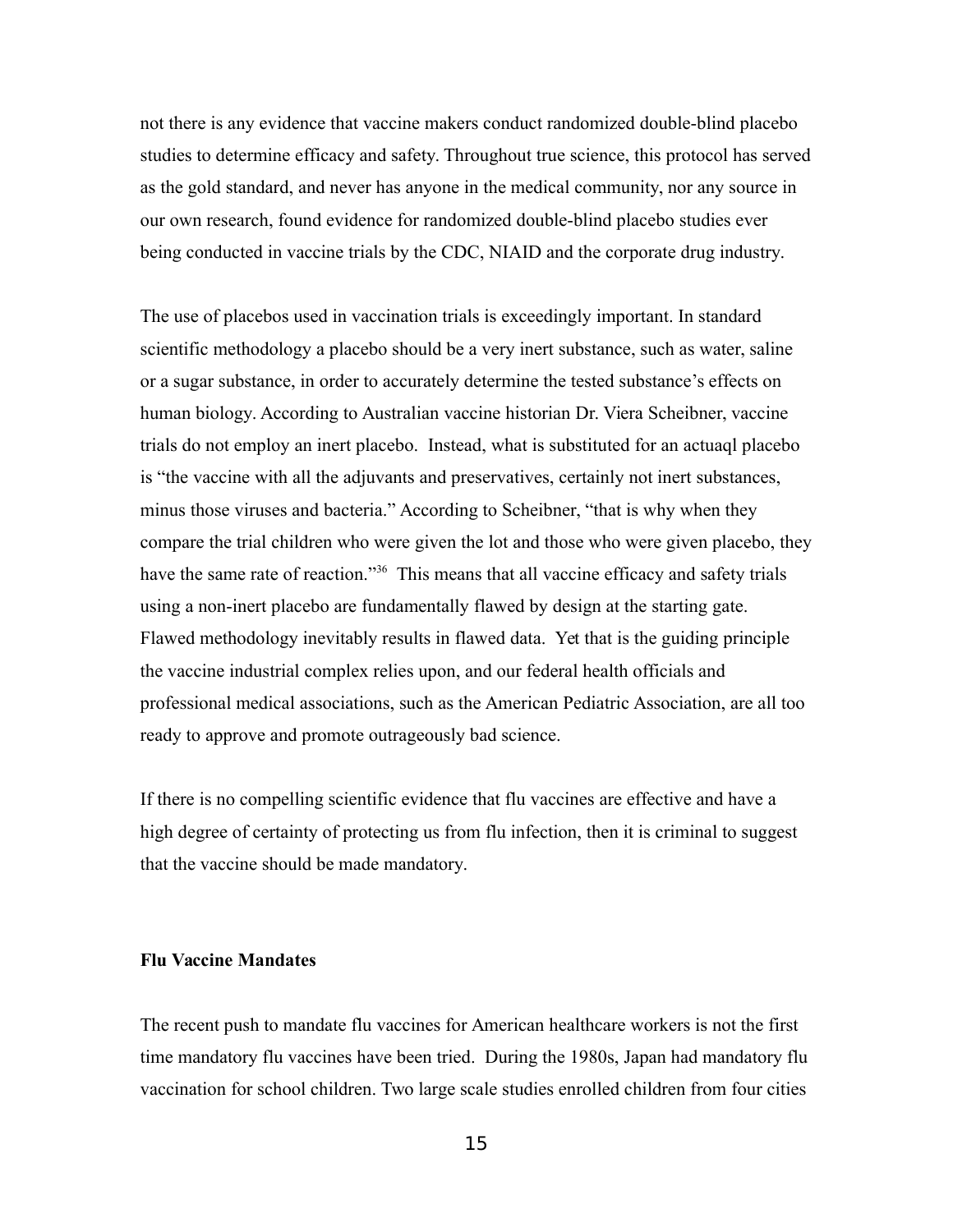with vaccination rates up to 90 percent discovered there was no difference in the incidence of flu infection. As a result, in 1987, Japanese health authorities ruled that flu vaccination was ineffective and was no more than a serious liability if it were to continue. The mandatory policy was quickly overturned. By 1989, the number of Japanese taking the flu vaccine dropped to 20 percent. A follow up study at that time found that there was statistically insignificant change in influenza infection rates compared to when the vaccine was mandatory.<sup>37</sup>

In recent years fictitious literature masquerading as sound science has become the norm for aggressive national campaigns to increase flu vaccination rates. Often these studies either remain unpublished or are reinvented for publication well after the fact. CDC funded research is especially culprit in promoting vaccine fraud. Once the public learns to distinguish fact from fiction in the government and major media endeavors to vaccinate every American against influenza, the greater the realization that the Bernay-like advertising blitzkrieg has no scientific basis and is intended increase financial interests of the vaccine industrial complex and insurers.

#### **Hygiene is More Effective than the Flu Vaccine**

In a curious twist of fate, corporations, far removed from drug and vaccine development, but obligated to test and market their own products, conduct studies that contradict the dogma of the pharmaceutical industrial complex. Procter and Gamble have conducted numerous studies on their common household products such as soap and liquid detergents. One such study was a randomized, placebo study of 611 hundred households, in 36 separate neighborhoods, in Karachi, Pakistan to determine whether frequent use of a common hand soap, an antibacterial (promotional) soap and a placebo soap would reduce the rate of lung infections due to pneumonia among children.

Proctor and Gambles' results are quite startling with a fifty percent lower incidence of pneumonia infections among children under five with the plain and antibacterial soaps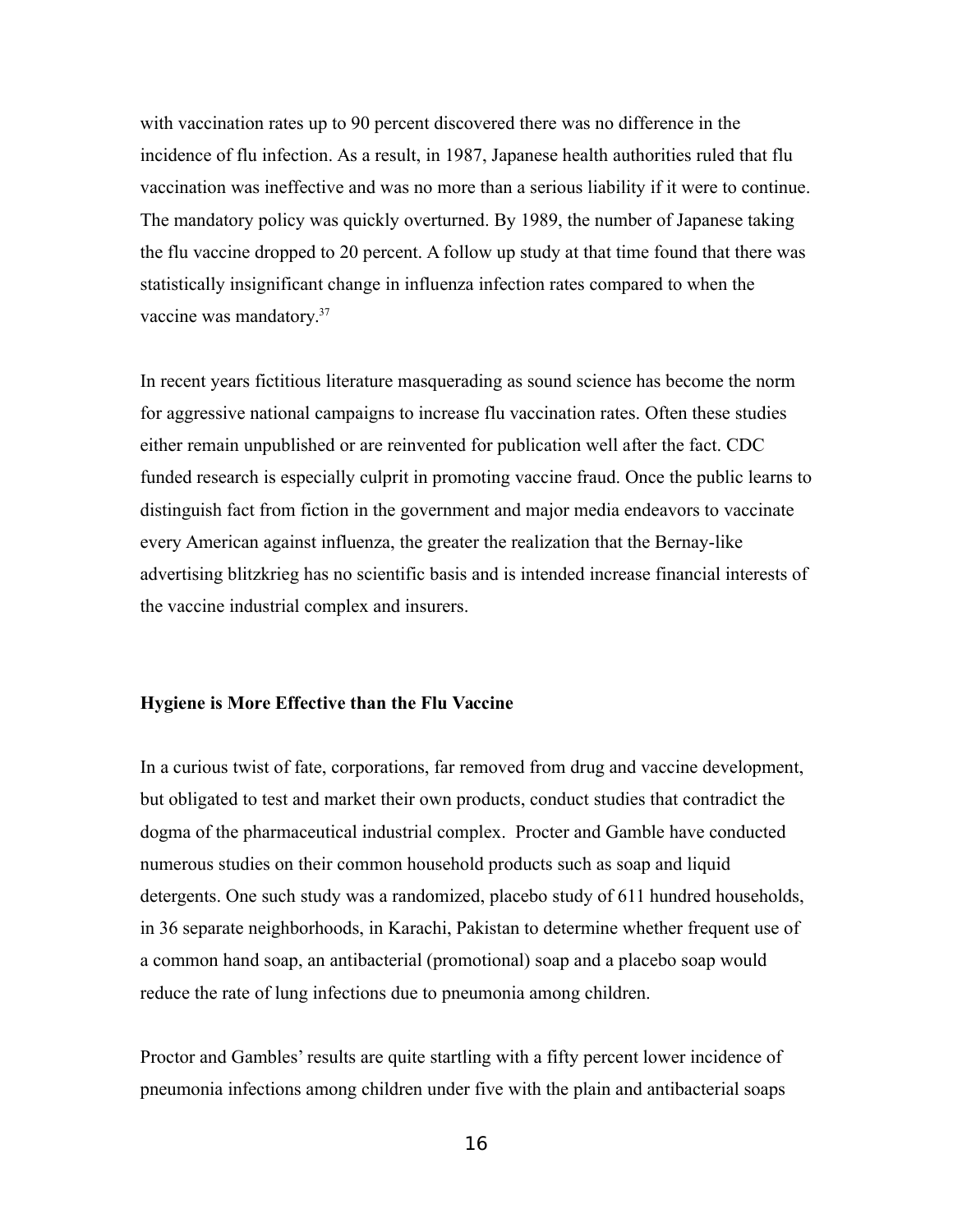compared to placebo. There was also a 53 percent reduction in diarrhea and a 34 percent decrease in incidences of impetigo. Compare this with the efficacy of the flu vaccine and it is evident that soap and hygiene is a far more effective and less dangerous means for preventing the spread of communicable infections.

The truth of the CDC's and the Department of Health and Human Services' statistics claiming serious illness and death due to influenza infection is complicated by another simple medical fact. "Over 200 viruses cause influenza and influenza-like illness which produce the same symptoms (fever, headache, aches and pains, cough and runny nose)." When it comes to identifying the infecting virus for any case displaying flu-like systems, only PCR is sound and reliable. According to a Cochrane Summary of this issue, unless reliable, and more costly, diagnostic testing is performed, "doctors cannot tell the two illnesses apart." The summary continues, "At best, vaccines might be effective against only Influenza A and B, which represent about 10% of all circulating viruses."<sup>38</sup> For all other strains and flu-like viruses, the flu vaccine is utterly inadequate.

While this may appear to be an irrelevant example, it compliments Dr. Jefferson's research at the Cochrane group. His conclusion about the flu vaccine is, "People should ask whether it's worth investing these trillions of dollars and euros in these vaccines.. What you see is that marketing rules the response to influenza and scientific evidence comes fourth or fifth. The best strategy to prevent illness is to wash your hands."<sup>39 40</sup> And if you are among those who hold Dr. Jefferson suspect, then even the FDA's and CDC's 1999 directive to manufacturers to remove mercury from vaccines recommends that the safest and most effective way to prevent flu infections is frequent hand washing and a healthy lifestyle.<sup>41</sup>

#### **Conclusion**

The good news is that throughout developed nations, citizens are increasingly educating themselves about the dangers of vaccines, not just to protect their children, but themselves. Annually, the percentage of people refusing flu vaccination increases.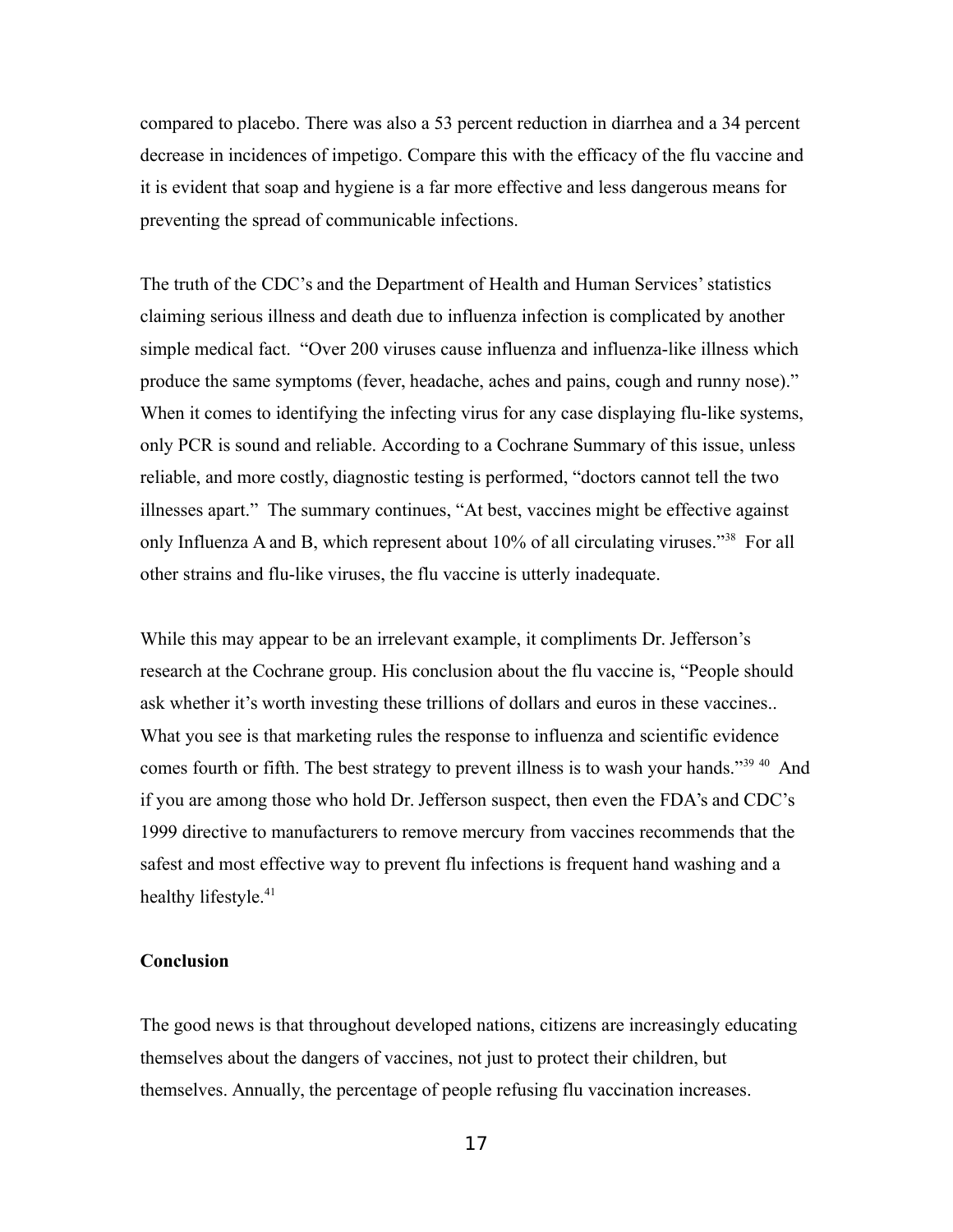Towards the end of the 2012-2013 flu season, the *Washington Post* reported only 36% of Americans were vaccinated.<sup>42</sup> It would be expected that the majority of those vaccinated were children because they more frequently visit pediatric physicians for regular checkups and have vaccines forced upon them. A 2011 survey conducted by the Rand Corporation found that about 50% of adults said they "don't need" the flu vaccine or they "don't believe in it."<sup>43</sup>

A 65% non-vaccination rate worries US health officials greatly. But health officials are not only feeling the pressure from parents and informed citizens questioning vaccine safety and efficacy but also from doctors and scientists. Late in 2012, a group of scientists in the UK demanded that British health ministers make the truth about the flu vaccine public. The scientists, some expert in immunology, demanded the government be held accountable for "wasting taxpayer money" on a vaccine that is not only unnecessary but essentially useless.<sup>44</sup>

Private vaccine and pharmaceutical companies have no expense for marketing and distributing influenza vaccines to doctors and health care facilities. Rather the US government purchases the flu vaccine outright from vaccine makers and then the government is required to promote, advertise and sell them. Government holds the debt. Because the pharmaceutical industry already received its money, it is the government's responsibility, with taxpayer money, to sell the vaccines by whatever means at its disposal. This is another reason why people of all ages and parents need be better educated to see past the barrage of junk science and the publicity of misinformation originating in the federal health agencies.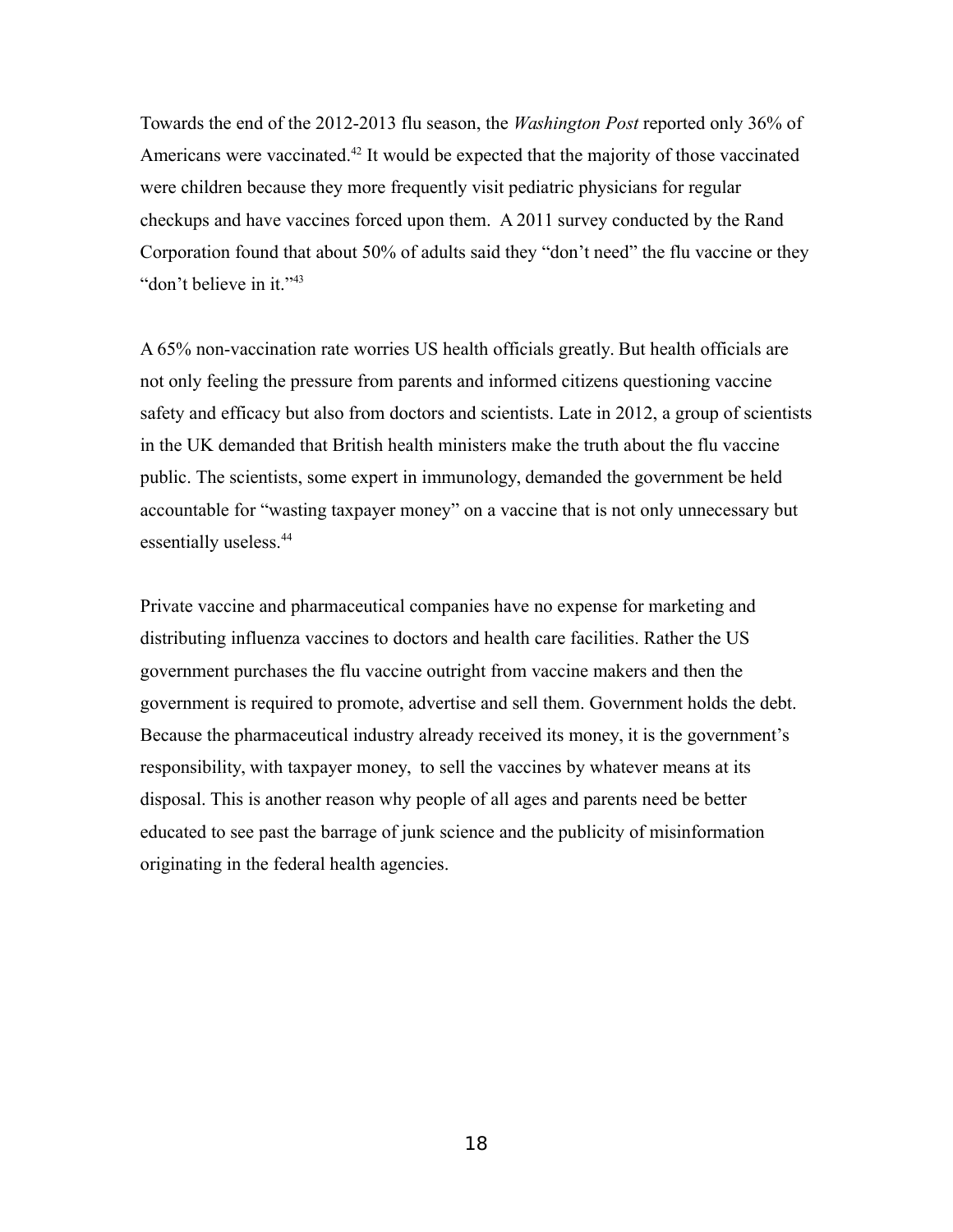1 Kidder D, Scmitz R. Measures of costs and morbidity in the analysis of vaccine effectiveness based on Medicare claims. In Hannoun C, et al. Eds. Options for the Control of Influenza 11. Amsterdam: Excerpts Medica, 1993; 127-33.

2 Patrick, Jay. "Flu Vaccines 'Worthless' Says Eminent FDA Virologist." 3 Doshi, Peter. "Viral Marketing: The Selling of the Flu Vaccine." Harpers Magazine. March. 2006

4 "MIT grad student's study challenges notions of pandemic flu" MIT Tech Talk. April 16, 2008

5 Hubbard SB. "Johns Hopkins Scientist Slams Flu Vaccine." Vaccine Information Network, May 16, 2013.

6 "Glaxo's Swine Flu Shot Linked to Narcolepsy in UK Kids." Bloomberg, February 26, 2013.

7 Cowling B, Fang V, Nishiura H, Chan KH, Ng S, Chiu S. "Increased risk of noninfluenza respiratory virus infections associated with receipt of inactivated influenza vaccine." Clinical Infectious Diseases. DOI: 10.1093.

8 Pregnant Women Need a Flu Shot

<http://www.cdc.gov/features/pregnancyandflu/>

9 Interview with Dr. Tom Jefferson, "The Gary Null Show" Progressive Radio Network, January 8, 2012 [www.prn.fm](http://www.prn.fm/)

10 McNeil, Donald. "Don't blame flu shots for all ills, officials say" New York Times. September 28, 2009

11 Dannemann E. "4,250% increase in fetal death reports covered up by the CDC" [http://vaccineliberationarmy.com/2012/12/09/4250-increase-in-fetal](http://vaccineliberationarmy.com/2012/12/09/4250-increase-in-fetal-death-reports-covered-up-by-cdc-untested-h1n1-vaccine/)[death-reports-covered-up-by-cdc-untested-h1n1-vaccine/](http://vaccineliberationarmy.com/2012/12/09/4250-increase-in-fetal-death-reports-covered-up-by-cdc-untested-h1n1-vaccine/)

12 www.GreenMedInfo.com/article/flu-vaccination-causes-measurableincreases-inflammation-pregnant-which

13 Luther D. "Five Reasons Why I'll Never Get a Flu Shot" Activist Post, January 12, 2013. [www.activistpost.com/2013/01/5-reasons-why-ill-never-get-flu](http://www.activistpost.com/2013/01/5-reasons-why-ill-never-get-flu-shot.html)[shot.html](http://www.activistpost.com/2013/01/5-reasons-why-ill-never-get-flu-shot.html)

14 Roberts, Janine. *Fear of the Invisible: How Scared Should We Be of Viruses and Vaccines, HIV and AIDS* Impact Investigative Media Productions: Bristol UK, 2009

15 Jefferson T, Smith S, Demicheli V, Harnden A, Rivetti A. Assessment of the efficacy and effectiveness of influenza in healthy children: systemic review. The Lancet 2005; 365: 773-780.

16 Smith S, Demicheli V, Jefferson T, Harnden T. Matheson N, Di Pietrontonj C. Vaccines for preventing influenza in healthy children. Cochrane Database Syst. Rev. 2004. 3:CD004879.

17 Tenpenny, Sherri. "The Truth about Flu Shots". Idaho Observer, June 1, 2009.

18 Reaney, Patricia. "No Evidence Flu Shots Work for Under-2s: Study. Reuters, September 22, 2005; Jefferson, Tom. "Safety of influenza vaccines in children." The Lancet, 2005. 366:803-804.

19 Dupre, Deborah. "The Big Lie: H1N1 Coincidences, Contradictions and Conspiring." The Philadelphia Examiner. August 27, 2009.

20 Geier D, King P, Geier M. "Mitochondrial dysfunction, impaired oxidativereduction activity, degeneration, and death in human neuronal and fetal cells induced by low level exposure to thimerosal and other metal compounds." Toxicology and Environmental Chemistry. Volume 91, Issue 4, June 2009.

21 "Twenty Tree Seniors Died After Receiving This year's Flu Shot Sold by Pharmacists" Health Impact News, November 6, 2013.

22 Tenpenny, Sherri. "The Truth about Flu Shots". Idaho Observer, June 1, 2009.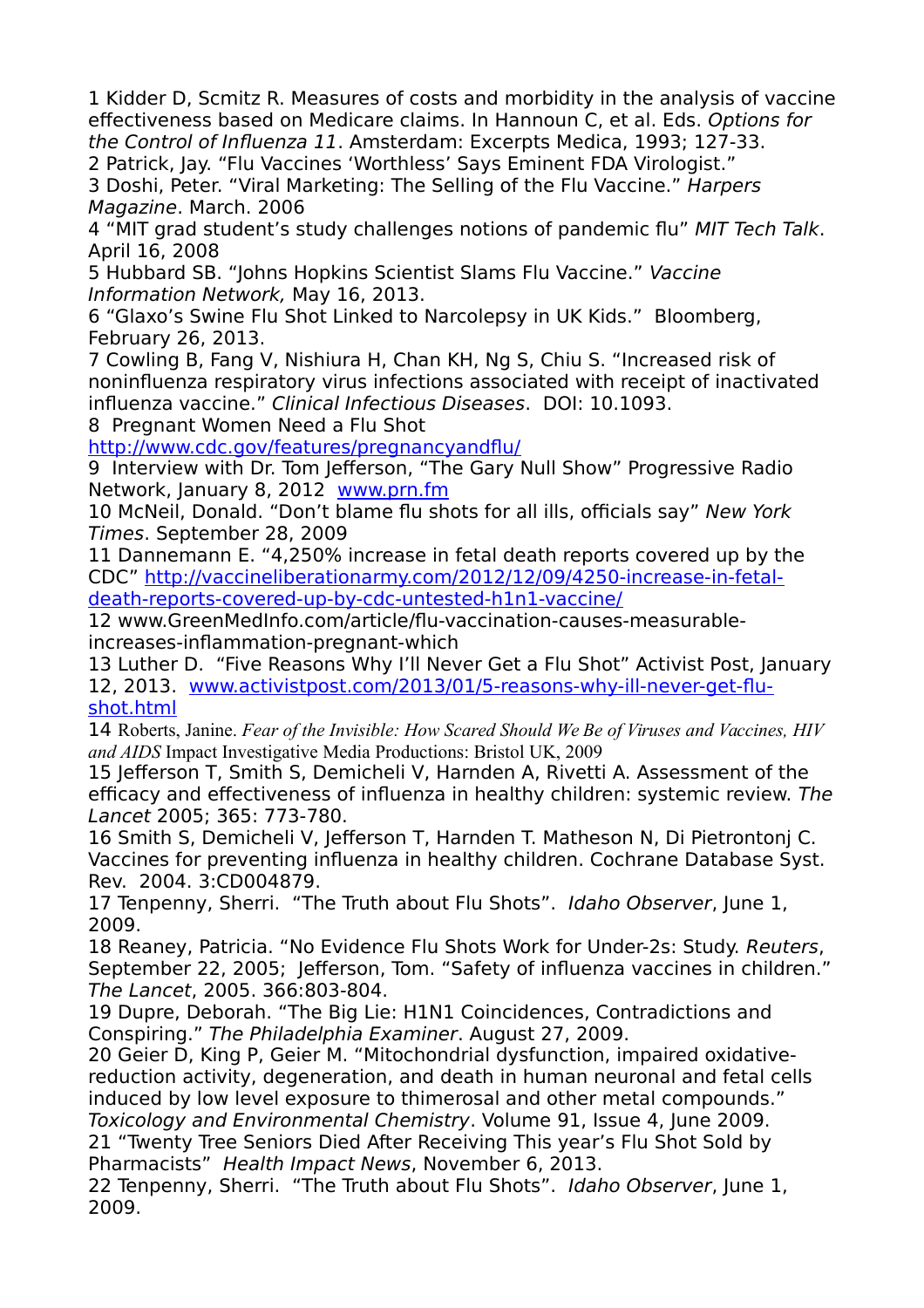23 Severyn, Kristine. "Flu Shots: Do They Really Work?" www.vran.org 24 Prevention and control of influenza: recommendations of the Advisory Committee on Immunization Practices 9 ACIP. MMWR 4/21/95; 44 (rr-3). 25 Flu prevention campaign underway. Health Care Financing Administration press office. HHS News, 1016/95. US Department of Health and Human Services.

Dowdle WR. Influenza Immunoprophylaxis after 30 years experience. In Nayak DP, ed. Genetic Variation Among Influenza Viruses. New York: Academic Press, 1981: 525-34.

26 Centers for Disease Control. "Interim Adjusted Estimates of Seasonal Influenza Vaccine Effectiveness" February 2013

[http://www.cdc.gov/mmwr/preview/mmwrhtml/mm6207a2.htm?](http://www.cdc.gov/mmwr/preview/mmwrhtml/mm6207a2.htm?s_cid=mm6207a2_w) [s\\_cid=mm6207a2\\_w](http://www.cdc.gov/mmwr/preview/mmwrhtml/mm6207a2.htm?s_cid=mm6207a2_w)

27 Beyer WEP et al. "Influenza-epdiemie in een verpleeghuis door een virus dat niet in het vaccine was opgenomen. Ned Tijdschr Geneeskd. 1993; 137/39: 1973-7.

28 Lanza G, Barone L, Scalone G, Pitocco D, Sgueglia G, Mollo R, Nerla R. "Inflammation related effects of adjuvant influenza A vaccination on platelet activation and cardiac autonomic function." | Intern Med. 2010 Sept 1. Epub 2011 Sept 20.

29 Alzheimers Association "Facts"

[http://www.alz.org/alzheimers\\_disease\\_facts\\_and\\_figures.asp#quickFacts](http://www.alz.org/alzheimers_disease_facts_and_figures.asp#quickFacts) 30 www.royalrife.com/flu-shots.html

31 Neustaeder, Randal. The Vaccine Guide. North Atlantic Books: Berkeley, 2005.

32 105<sup>th</sup> International Conference of the American Thoracic Sociey, May 15-20, 2009 (quoted in , Sherri. "The Truth about Flu Shots". Idaho Observer, June 1, 2009)

33 Jefferson T, Smith S, Demicheli V, Harnden A, Rivetti A. Assessment of the efficacy and effectiveness of influenza in healthy children: systemic review. The Lancet 2005; 365: 773-780.

34 CTV News Staff. "Unpublished Study Raises Questions About Flu Shot." CTV.ca September 23, 2009.

35 "Vaccine Induced Anti-HA2 Antibodies promote virus fusion and enhance influenza virus respiratory disease" Sci Transl Med 28 Aug 2013: Vol 5, Issue 200, p 200ra114

36 Interview with Dr. Viera Scheibner. Broadcast WPFW, Washington DC. September 21, 2009. Archived at [http://garynull.org](http://garynull.org/)

37 http://www.whale.to/vaccines/flu7.html

38 Cochrane Summary. www.summaries.cochrane.org/CD001269/vaccines-toprevent-influenza-in-healthy-adults

39 Rosenthal, Elisabeth. "Two studies question the effectiveness of flu vaccines." New York Times, September 21, 2005.

40 Stein, Rob. "Studies question flu vaccines" The Washington Post, reprinted in the Seattle Times, September 25, 2005.

41 Paraphrased from reference in "Influenza : The Disease and the Vaccine." Vaccine Risk Awareness Network. www.vran.org

42 "Why 64.8 percent of Americans didn't get a flu shot." Washington Post, January 12, 2013

43 Rand Corporation. "Seasonal Flu Vaccination: Why Don't More Americans Get it?" [http://www.rand.org/pubs/research\\_briefs/RB9572/index1.html](http://www.rand.org/pubs/research_briefs/RB9572/index1.html)